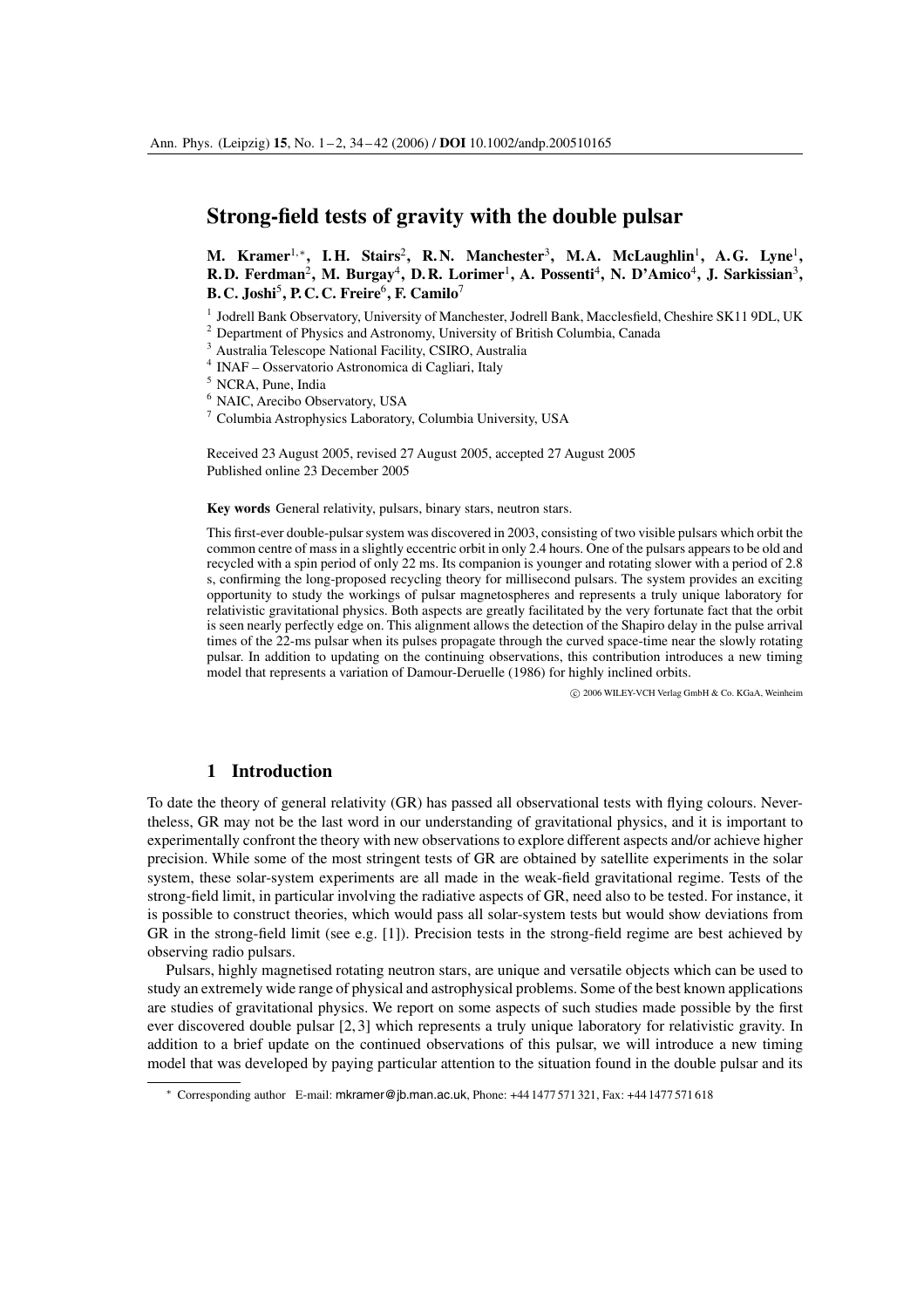highly inclined orbit. A complete and more up-to-date report of the timing results will be shortly presented elsewhere (Kramer et al. in prep.).

### **2 The double pulsar**

Our team discovered the 22.8-ms pulsar J0737−3039 in April 2003 [2] in an extension to the hugely successful Parkes Multi-beam survey [4]. It was soon found to be a member of the most extreme relativistic binary system ever discovered: its short orbital period ( $P_b = 2.4$  hrs) is combined with a remarkably high value of periastron advance ( $\dot{\omega} = 16.9 \text{ deg yr}^{-1}$ , i.e. four times larger than for the first binary pulsar PSR B1913+16). This large precession of the orbit was measurable after only a few days of observations. The system parameters predict that the two members of the binary system will coalesce on a short time scale of only ∼ 85 Myr. This boosts the hopes for detecting a merger of two neutron stars with first-generation ground-based gravitational wave detectors by a factor of 5-10 compared to previous estimates based on only the double neutron stars B1534+12 and B1913+16 [2,5].

In October 2003, we detected radio pulses from the second neutron star [3]. The reason why signals from the 2.8-s pulsar companion (now called PSR J0737−3039B, hereafter "B") to the millisecond pulsar (now called PSR J0737−3039A, hereafter "A") had not been found earlier, became clear when it was realized that B was only bright for two short parts of the orbit. For the remainder of the orbit, the pulsar B is extremely weak and only detectable with the most sensitive equipment. The detection of a young companion B around an old millisecond pulsar A confirms the evolution scenario proposed for recycled pulsars (e.g. [6,7]) and provides a truly unique testbed for relativistic gravity.

## **3 Strong-field tests of general relativity**

Since neutron stars are very compact massive objects, the double pulsar (and other double neutron star systems) can be considered as almost ideal point sources for testing theories of gravity in the stronggravitational-field limit. Tests can be performed when a number of relativistic corrections to the Keplerian description of an orbit, the so-called "post-Keplerian" (PK) parameters, can be measured. The experimental determination of the PK parameters is independent of the assumed theory of gravity [8, 9], so that their measurement can be used to test general relativity and other theories [10].

Each theory of gravity predicts a certain value for the measured PK parameter that, for point masses with negligible spin contributions, depends only on the a priori unknown neutron star masses and the also precisely measurable Keplerian (K) parameters. With the two masses,  $M_A$  and  $M_B$ , as the only two unknowns, the measurement of three or more PK parameters over-constrains the system. In other words, for a theory that describes a binary system correctly, the PK parameters produce theory-dependent lines in a  $M_A - M_B$  diagram that all intersect in a single point. These lines are given by  $M_B = f(M_A, K, PK)$ where for GR  $f$  is given by solving the following expressions for the given PK parameters (listed to lowest post-Newtonian order) [9]:

$$
\dot{\omega} = 3T_{\odot}^{2/3} \left(\frac{P_b}{2\pi}\right)^{-5/3} \frac{1}{1 - e^2} \left(M_A + M_B\right)^{2/3},\tag{1}
$$

$$
\gamma = T_{\odot}^{2/3} \left(\frac{P_b}{2\pi}\right)^{1/3} e^{\frac{M_B(M_A + 2M_B)}{(M_A + M_B)^{4/3}}},\tag{2}
$$

$$
\dot{P}_b = -\frac{192\pi}{5} T_{\odot}^{5/3} \left(\frac{P_b}{2\pi}\right)^{-5/3} \frac{\left(1 + \frac{73}{24}e^2 + \frac{37}{96}e^4\right)}{(1 - e^2)^{7/2}} \frac{M_A M_B}{(M_A + M_B)^{1/3}},\tag{3}
$$

$$
r = T_{\odot} M_B, \tag{4}
$$

**www.ann-phys.org** extending the computation of C 2006 WILEY-VCH Verlag GmbH & Co. KGaA, Weinheim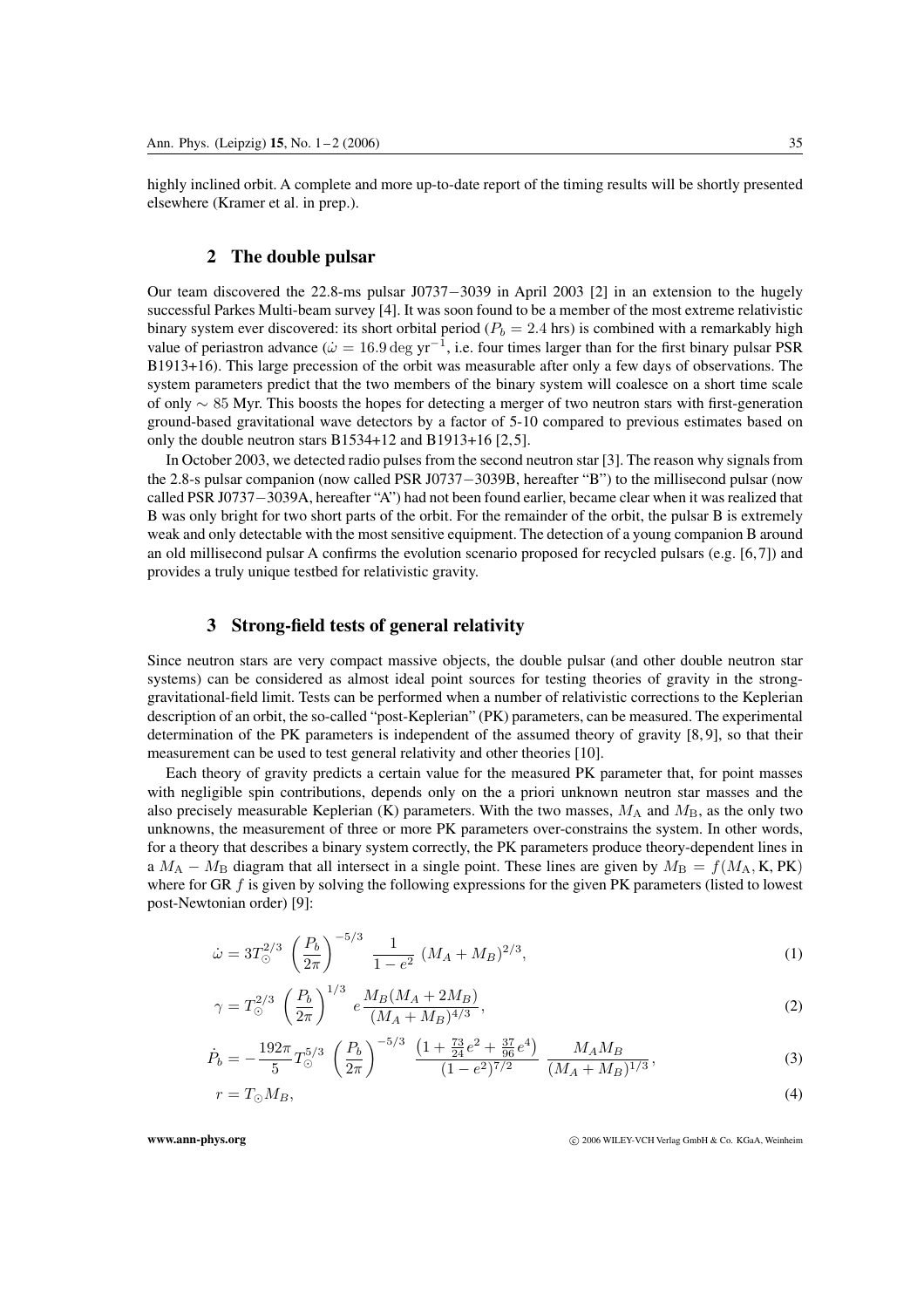$$
s = T_{\odot}^{-1/3} \left(\frac{P_b}{2\pi}\right)^{-2/3} x \frac{(M_A + M_B)^{2/3}}{M_B},\tag{5}
$$

where  $P_b$  is the period and e the eccentricity and x the projected semi-major axis (measured in light-s) of the binary orbit. The masses  $M_A$  and  $M_B$  of A and B, respectively, are expressed in solar masses  $(M_{\odot})$ . We define the constant  $T_{\odot} = GM_{\odot}/c^3 = 4.925490947 \mu \text{s}$  where  $G$  denotes the Newtonian constant of gravity and c the speed of light.

The first PK parameter,  $\dot{\omega}$ , is the easiest to measure and describes a relativistic advance of periastron. In the framework of GR, according to Eqn. 1, it provides an immediate measurement of the total mass of the system,  $(M_A + M_B)$ . The parameter  $\gamma$  denotes the average amplitude of delays in arrival times caused by variations in the gravitational redshift and time dilation (second order Doppler) as the pulsar moves in its elliptical orbit at varying distances from the companion and with varying speeds. The decay of the orbit due to gravitational wave damping is expressed by the change in orbital period,  $\dot{P}_b$ . The other two parameters,  $r$  and  $s$ , are related to the Shapiro delay caused by the gravitational field of the companion. In GR, the measured value of s can be identified with  $\sin i$  where i is the inclination angle of the orbit.

Due to its faster spin period and its brightness throughout the entire orbit (apart from a  $\sim$  27-s eclipse at superior conjunction, see [3, 11, 12]), we can time A much more accurately than B, and all above PK parameters have been measured precisely for A's orbit ( [3], Kramer et al. in prep.). In addition to tests enabled by these PK parameters, the access to the orbit of both neutron stars – by timing A *and* B – provides yet another constraint on gravitational theories that is qualitatively different from what has been possible with previously known double neutron stars: using Kepler's third law, the measurement of the projected semi-major axes of both orbits yields the mass ratio,

$$
R(M_A, M_B) \equiv M_A / M_B = x_B / x_A. \tag{6}
$$

For every realistic theory of gravity, we can expect  $R$  to follow this simple relation [10], at least to 1PN order. Most importantly, the  $R$  value is not only theory-independent, but also independent of strong-field (self-field) effects which is not the case for the PK parameters. In other words, any combination of masses derived from the PK parameters *must* be consistent with the mass ratio. With five PK parameters already available, this additional constraint makes the double pulsar the most overdetermined system to date where the most relativistic effects can be studied in the strong-field limit (Kramer et al. in prep.).

## **4 Timing of the double pulsar**

The short eclipses in A's emission already indicate that we are observing the system almost completely edge-on. This is confirmed independently by measuring a Shapiro delay resulting in an orbital inclination angle  $i$  close to 90deg. Yet another method uses intensity variations due to the turbulent interstellar medium and also derives an inclination angle that is even closer to 90deg than obtained from timing observations (i.e. within  $(0.29\pm0.14)$  deg) [13]. For that particular reason, it is crucial to verify all methods and the derived uncertainties on the orbital inclination angle. This includes the timing procedure and the implementation of the traditional DD timing model [8,9].

#### 4.1 Effects of geodetic precession

Firstly, we consider the measurement of the times-of-arrival (TOAs) which are obtained with a standard "template matching" procedure that involves a cross-correlation of the observed pulse profile with high signal-to-noise ratio template (e.g. [14]). Any change in the pulse profile could lead to systematic variations in the measured TOAs. We performed detailed studies of the profiles of A and B to investigate any possible profile changes with time as such as expected from another effect predicted by GR.

In GR, the proper reference frame of a freely falling object suffers a precession with respect to a distant observer, called geodetic precession. In a binary pulsar system this geodetic precession leads to a relativistic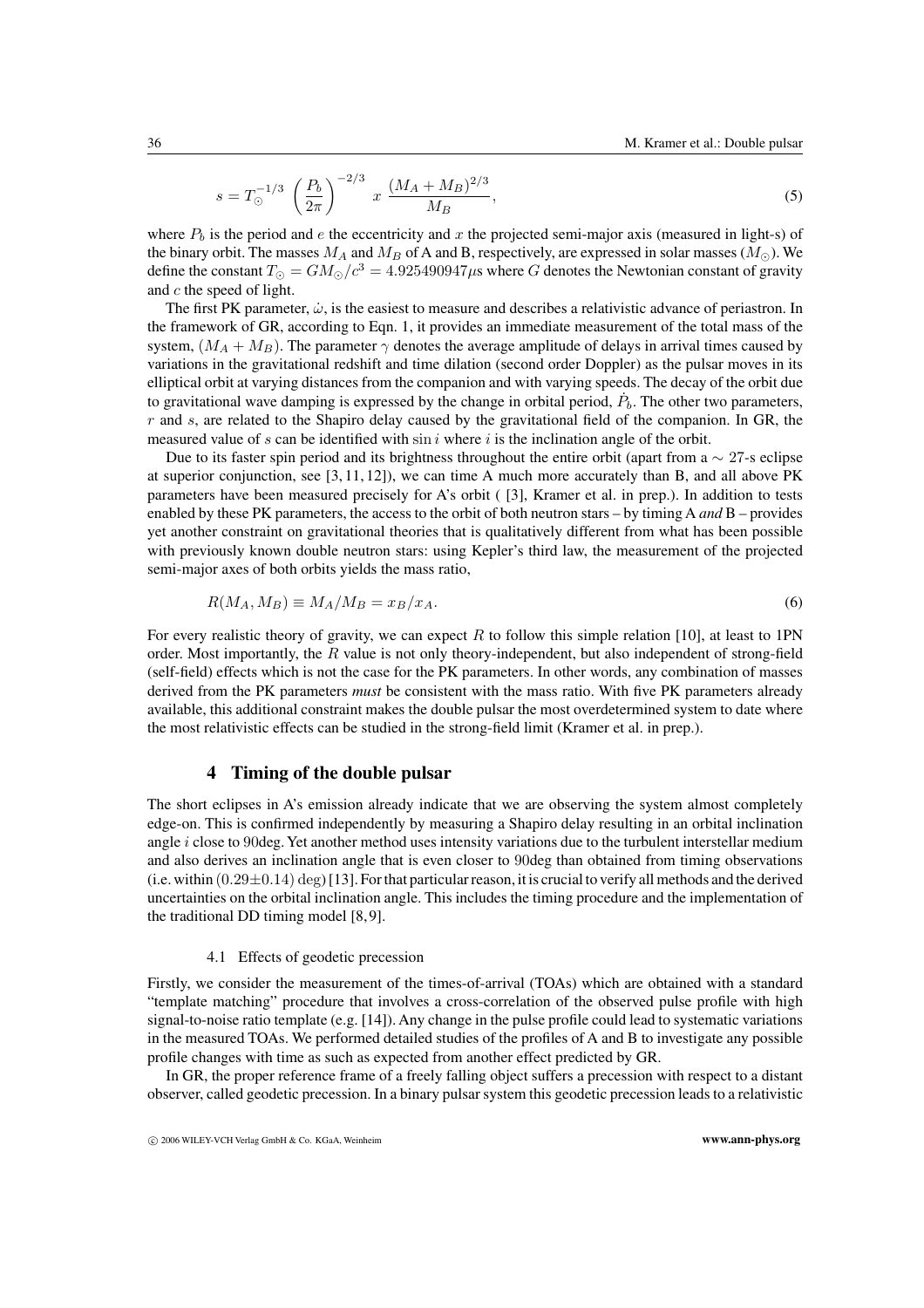

**Fig. 1** 'Mass–mass' diagram showing the observational constraints on the masses of the neutron stars in the double pulsar system J0737–3039. The shaded regions are those that are excluded by the Keplerian mass functions of the two pulsars. Further constraints are shown as pairs of lines enclosing permitted regions as given by the observed mass ratio and PK parameters as predicted by general relativity. Inset is an enlarged view of the small square encompassing the intersection of these constraints (see text).

spin-orbit coupling, analogous to spin-orbit coupling in atomic physics [15]. As a consequence, both pulsar spins precess about the total angular momentum, changing the relative orientation of the pulsars to one another and toward Earth. Since the orbital angular momentum is much larger than the pulsars' angular momenta, the total angular momentum is effectively represented by the orbital angular momentum. The precession rate [16] depends on the period and the eccentricity of the orbit as well as the masses of A and B. With the orbital parameters of the double pulsar, GR predicts precession periods of only 75 yr for A and 71 yr for B.

Geodetic precession has a direct effect on the timing as it causes the polar angles of the spins and hence the effects of aberration to change with time [10]. These changes modify the *observed* orbital parameters, like projected semi-major axis and eccentricity, which differ from the *intrinsic* values by an aberration dependent term, potentially allowing us to infer the system geometry [17]. Extracting the signature of these effects in the timing data is a goal for the years to come. Other consequences of geodetic precession can be expected to be detected much sooner and are directly relevant for the timing of A and B. These arise from variations in the pulse shape due to changing cuts through the emission beam as the pulsar spin axes precess. Moreover, geodetic precession also leads to a change in the relative alignment of the pulsar magnetospheres, so that the visibility pattern and even the profile of B should vary due to these changes as well.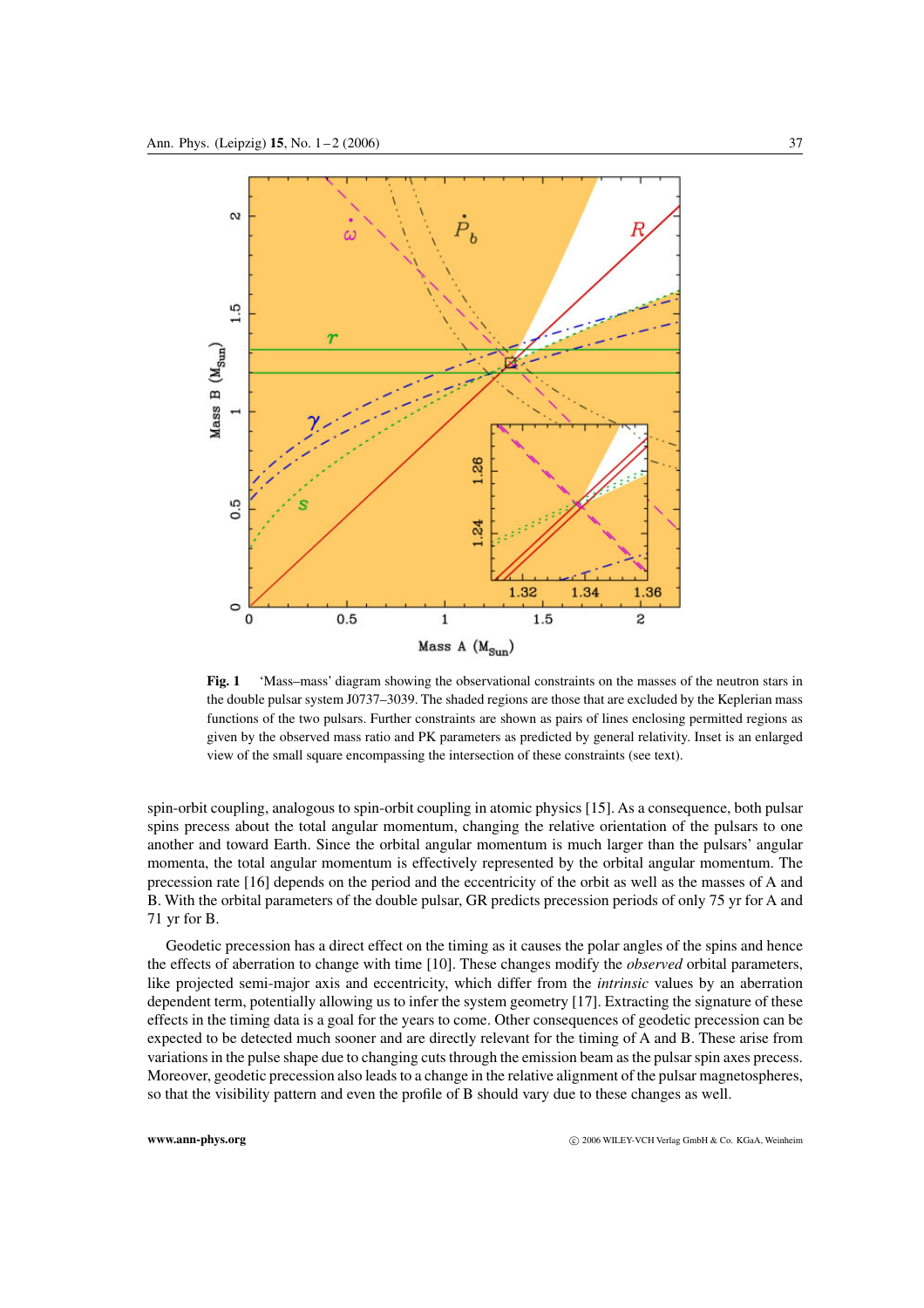

**Fig. 2** The effect of the Shapiro delay caused by the gravitational potential of B seen in the timing residuals of A. The timing residuals obtained by fitting all model parameters except the Shapiro delay parameters  $r$ and s. The left-over structure represents the higher harmonics of the Shapiro delay that are unabsorbed by fits to the Keplerian parameters.

Indeed, studies of the profile evolution of B [18] reveal a clear evolution of B's emission on orbital and secular time-scales. The profile of B is changing with time, while also the light-curves of B (i.e. the visibility of B versus orbital phase) undergo clear changes. These phenomena may be caused by a changing magnetospheric interaction due to geometry variations resulting from geodetic precession. In any case, these changes require sophisticated timing analysis techniques, and work in progress is aiming to improve our ability to measure B's orbit and hence the mass ratio.

The study of the profile evolution of A [19] did not lead to the detection of any profile change over a period of 15 months. This present non-detection greatly simplifies the timing of A but does not exclude the possibility that changes may happen in the future. While the effects of geodetic precession could be small due to a near alignment of pulsar A's spin and the orbital momentum vector, the results could also be explained by observing the system at a particular precession phase. While this case appears to be relatively unlikely, it must not be excluded as such a situation had indeed occurred for PSR B1913+16 [20]. Indeed, a modelling of the results suggests that this present non-detection of profile changes is consistent with a rather wide range of possible system geometries. One conclusion that can be drawn, however, is that the observations are inconsistent with the large profile changes that had been predicted by some models [21].

#### 4.2 A modification of the DD timing model

Scintillation measurements have recently suggested an orbital inclination angle [13] that appears to be inconsistent with results from the timing observations and the measurement of the Shapiro delay parameter s and its identification in GR as  $s = \sin i$ . The timing observations suggest an inclination angle that is close to but significantly different from 90 deg. Comparing the two methods, one notes that the scintillation results are based on correlating the scintillation properties of A and B over the short time-span of the orbital motion when they are in conjunction to the observer. In contrast, the measurement of the inclination angle from timing measurements results from detecting significant harmonic structure in the post-fit residuals after parts of the Shapiro delay are absorbed in the fit for the Römer delay, i.e. the light travel time across the orbit. As shown in Figure 2, these structures are present throughout the whole orbit, so that the results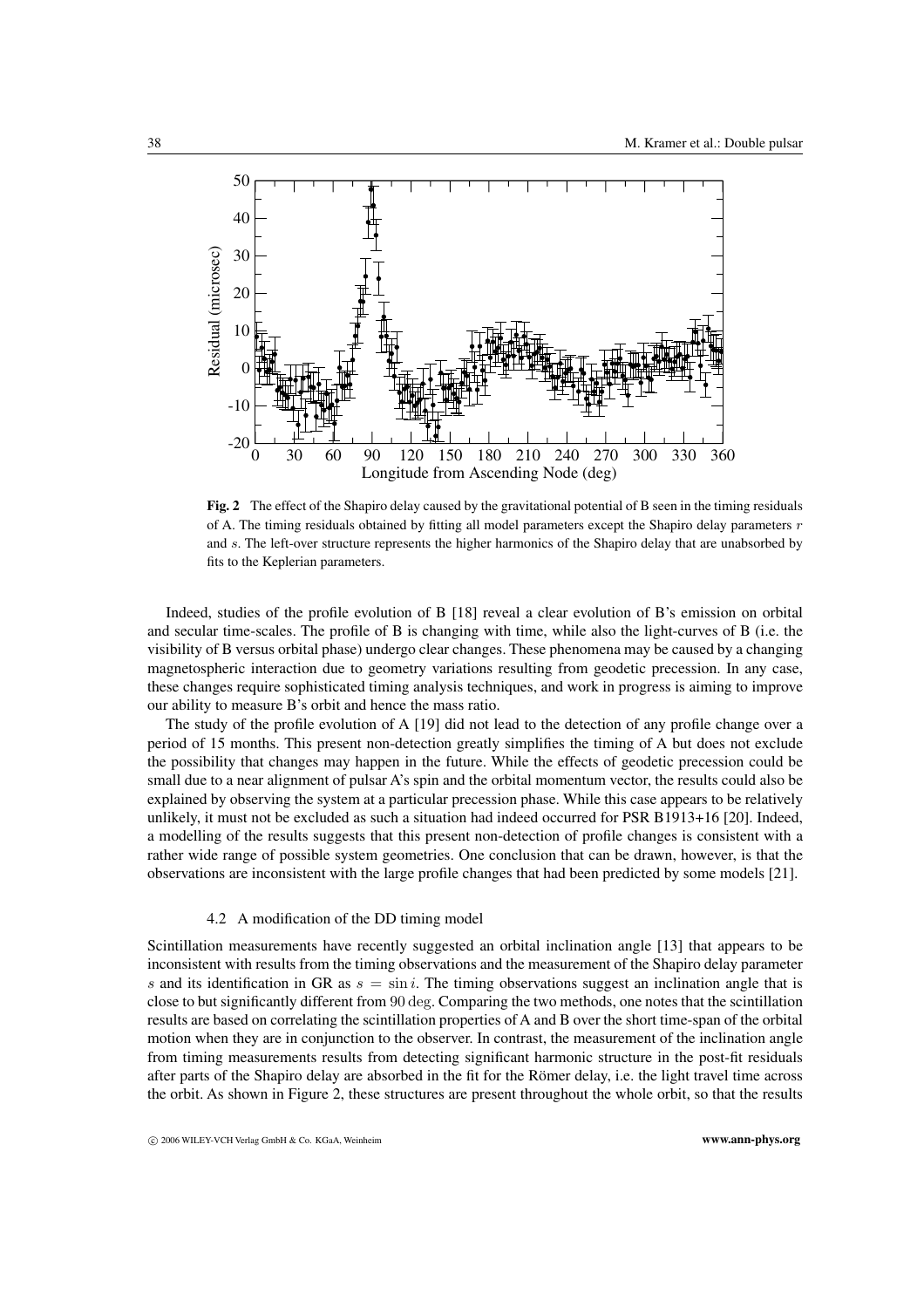

**Fig. 3** Results of fitting the DD and DDS model to simulated data. The left plot shows the asymmetric  $\chi^2$ contours often obtained in fits of DD model. The right plots shows the application of the DDS model to the same artificial data. TEMPO determines the correct value for both  $z<sub>s</sub>$  and its uncertainties, facilitated by the symmetric and regular  $\chi^2$  contours shown here.

from timing measurements may be expected to be more reliable. However, as all TOAs are associated with uncertainties, we need to make sure that a multi-parameter least-square fit of the DD model will reproduce the correct value of the PK parameters  $s$  and  $r$  despite possible numerical effects.

In order to study such possible effects and the performance of the standard timing software TEMPO<sup>1</sup> and its implementation of the DD timing model, we have made detailed simulations. Producing fake TOAs for a J0737−3039-like system, we varied the input parameter as  $0.9 \le s \le 1.0$  and the assumed timing precision. For small TOA uncertainties, we can always recover the original  $s$  value by fitting the DD-model using TEMPO. However, comparing the standard TEMPO error estimates for  $s$  and  $r$  with estimates obtained from studying a corresponding  $\chi^2$  plane, the symmetric error bars given by TEMPO do not always correspond to the true uncertainties reflected by non-symmetric  $\chi^2$ -contours if the TOA uncertainty is too large. This potential problem due to the non-linearity of the fitted parameters and correlations of the Shapiro delay parameters with the Römer delay in the orbit is well known. Hence, one usually explores an  $\chi^2$ -plane evenly sampled in  $\sqrt{1-s^2}$  and r to obtain reliable values and error estimates (see e.g. [22]). Increasing the TOA uncertainties, numerical fits to the fake TOAs assuming a sin i very close to unity (e.g.  $\sin i = 0.99999$ or  $i = 89.2$ ) sometimes results in fits with  $s > 1$  due to numerical uncertainties. In order to remedy this situation we developed a modification of the DD timing model following a suggestion by Thibault Damour (priv. communication).

In the DD model, we fit for r and s which in GR becomes  $s = \sin i$  where r is identical with the companion mass apart from a constant factor,  $T_{\odot}$  (see Eqn. 4). In the new model, called DDS (for DD-Shapiro), we write

$$
s = 1 - e^{-z_s} \tag{7}
$$

where  $z_s$  replaces s as our new fit parameter. It follows that

$$
z_s = -\ln(1-s). \tag{8}
$$

<sup>1</sup> http://pulsar.princeton.edu/tempo/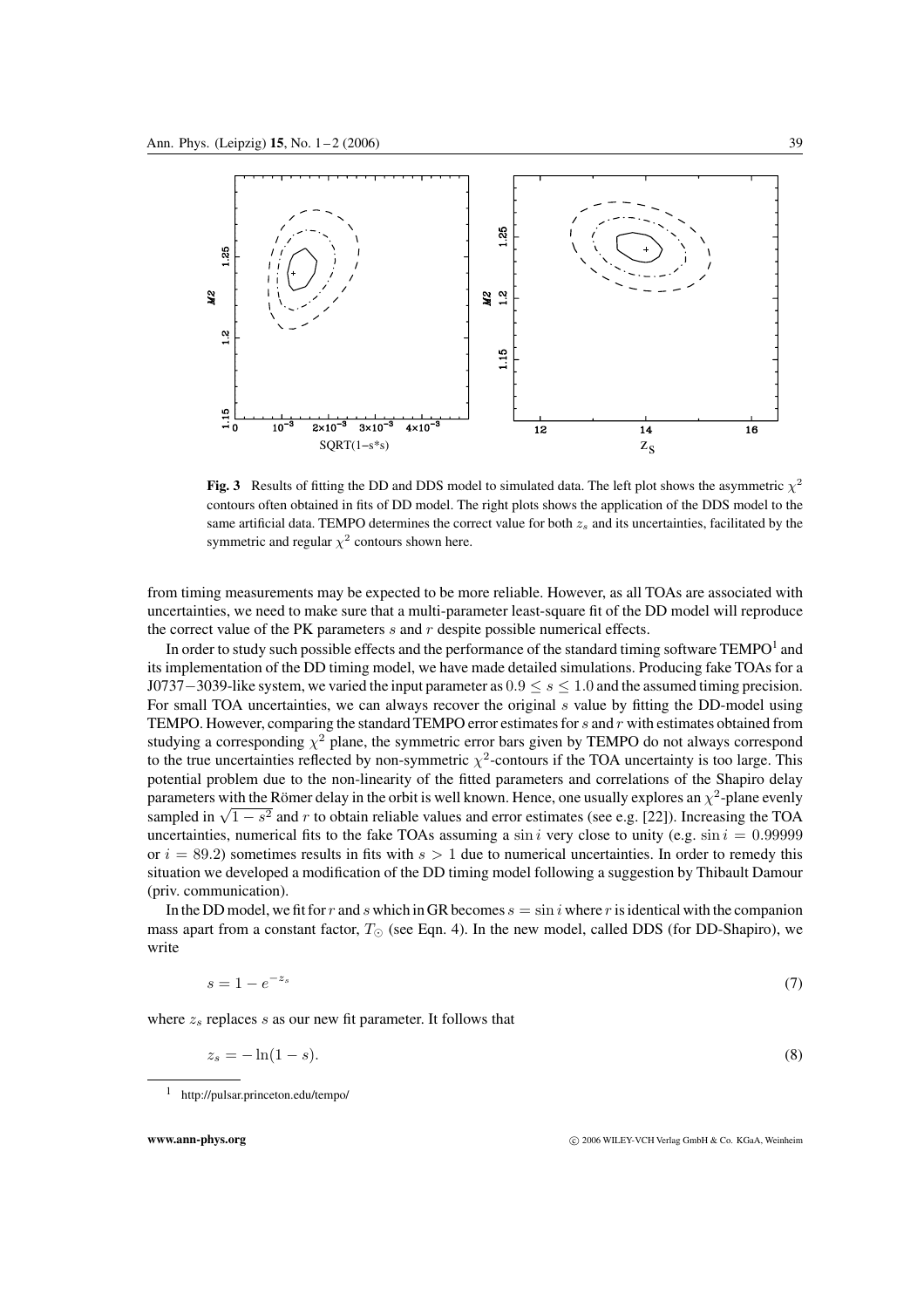The advantage becomes apparent when we compare this expression to the Shapiro delay term,  $\Delta_s$  in the timing formula, in particular when comparing it to low-eccentricity pulsars for which (e.g. [23])

$$
\Delta_s = -2r \ln(1 - s \sin \Phi) \tag{9}
$$

where  $\Phi$  is the orbital phase measured from the ascending node. At  $\Phi = \pi/2$ , the maximum delay is obtained

$$
\Delta_s^{\text{max}} = -2r \ln(1 - s) \tag{10}
$$

which has obvious similarities to our definition of  $z_s$ ,

$$
\Delta_s^{\text{max}} = 2 r z_s \tag{11}
$$

or

$$
z_s = \Delta_s^{\text{max}}/2r. \tag{12}
$$

Due to the nature of this simple transformation, a fit of the TOAs to the DD and DDS models always produces the same results. In addition, however, at large inclination angles the uncertainties on  $z_s$  derived by TEMPO are still consistent with those obtained from studies of corresponding  $\chi^2$  hyperspheres, removing the need for the often computationally expensive calculation of the  $\chi^2$  plane (see Figure 3). Using the DDS model, it is in particular impossible that numerical uncertainties lead to fit results which in GR correspond to values  $\sin i > 1.0$ . We are aware that the DDS model therefore represents a restriction of the parameter space which may be allowed by alternative theories of gravity.

The application of the DD and DDS model to the real TOAs produces consistent results and verifies the previous findings that  $s$  is significantly lower than unity and still appears to be inconsistent with the scintillation results. We have studied other effects possible affecting the timing results such as a possible variation of the dispersion measure as a function of orbital phase. However, the non-detection of any such effect (see Fig. 4) leads us to the conclusion that in contrast unmodelled effects may have altered the scintillation results and the derived uncertainties on the inclination angle. An exciting explanation for the discrepancy may be that the emission of A suffers measurable refraction while propagating through the magnetosphere of B. If that were indeed the case, we would have a direct handle onto the magneto-ionic properties of B's magnetosphere for the first time, e.g. corresponding plasma densities in B's magnetosphere would need to be relatively large.

## **5 Present results**

The present timing results already indicate that the proper motion of this system is surprisingly small. While a significant measurement of a proper motion vector via pulsar timing will be available shortly (Kramer et al. in prep), the present limit suggests a systemic velocity of less than 30 km/s for a dispersion measure distance of 600 pc  $[24]$ .<sup>2</sup> While such a small velocity may be indicative of a small kick imparted onto B during its supernova explosion [25], other studies find this limit still to be consistent with a kick of average magnitude [26]. In any case, such a small velocity is good news for tests of GR. Usually, the observed value of  $\dot{P}_b$  is positively biased by an effect known as secular acceleration arising from a relative motion and acceleration of the system (e.g. [27]). Computing the magnitude of this observational bias using the obtained limit on the proper motion, however, suggests that the contribution is much less than 1%, so that the orbital decay measurement will be available for another precise GR test.

<sup>&</sup>lt;sup>2</sup> We note that this small velocity is marginally consistent with the 66 km/s derived from scintillation measurements as the latter value is not corrected for the relative motion of the Earth [13].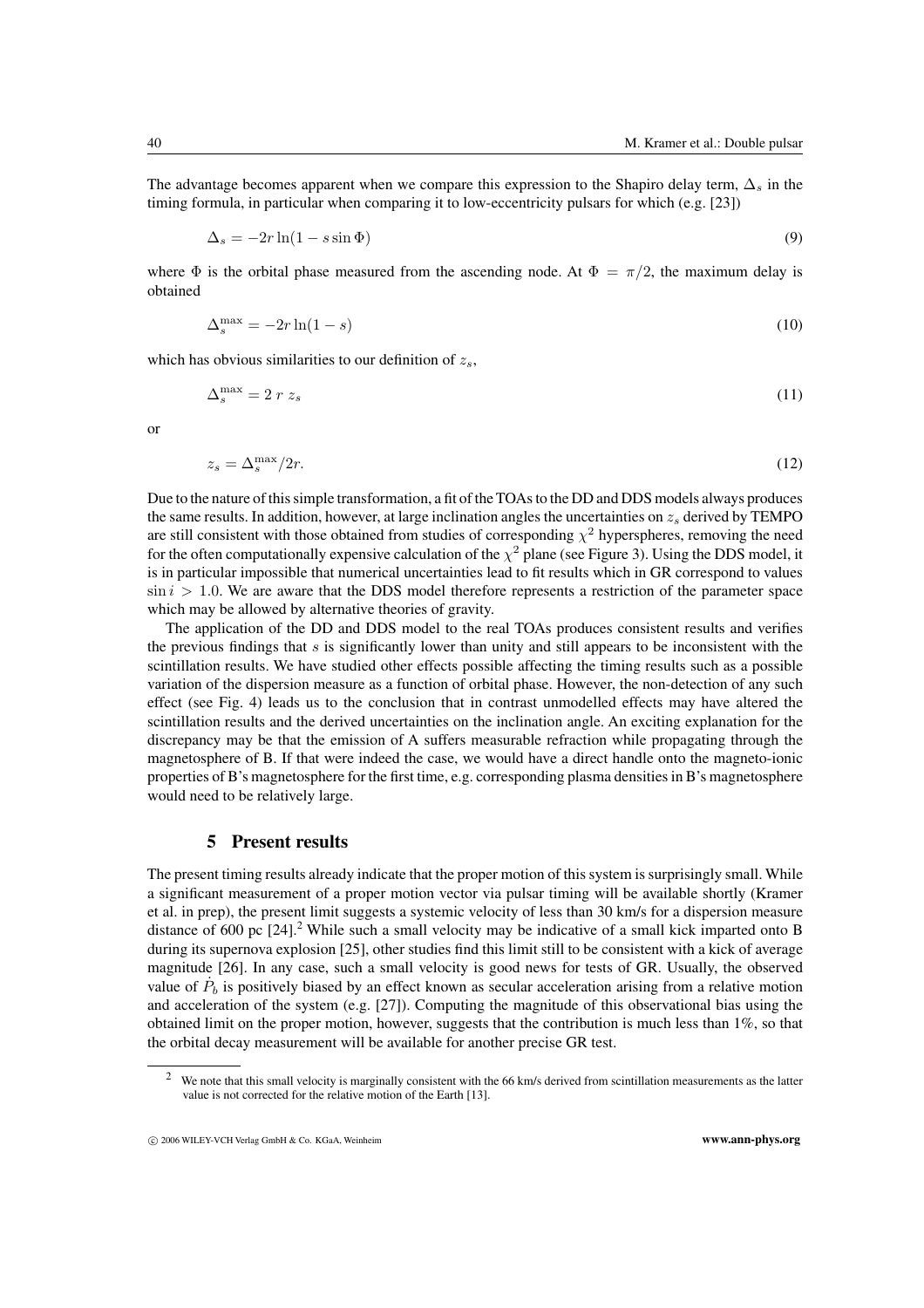

**Fig. 4** Dispersion measure determined independently for different phases of the binary orbit. No significant variation is detected.

We can take the most precise parameters (i.e. the mass ratio R, the advance of periastron  $\dot{\omega}$  and the Shapiro delay parameter s) to test theories of gravity. Assuming that GR is the correct theory of gravitation, we use Eqn. 1 to derive the total mass of the system and combine it with the observed mass ratio to obtain  $M_A = 1.338 \pm 0.001 M_{\odot}$  and  $M_B = 1.249 \pm 0.001 M_{\odot}$ . Using these precisely determined masses we compute the Shapiro delay parameter s as predicted by GR and compare it to the observed value. We find that GR passes this test at the 0.1% level (Kramer et al. in prep.). This is the most stringent test of GR in the strong-field limit so far.

## **6 Future**

In the near and far future, the precision of the determined parameters will increase further, because of the available longer time span and also the employment of better instrumentation. In a few years, we should be able to measure additional PK parameters, including those which arise from a relativistic deformation of the pulsar orbit and those which find their origin in aberration effects and their interplay with geodetic precession (see [10]). On secular time scales we will even achieve a precision that will require us to consider post-Newtonian (PN) terms that go beyond the currently used description of the PK parameters. Indeed, the equations for the PK parameters given earlier are only correct to lowest PN order. However, higher-order corrections are expected to become important if timing precision is sufficiently high. While this has not been the case in the past, the double pulsar system may allow measurements of these effects in the future [3].

One such effect involves the GR prediction that, in contrast to Newtonian physics, the neutron stars'spins affect their orbital motion via spin-orbit coupling. This effect would be visible most clearly as a contribution to the observed  $\dot{\omega}$  in a secular [16] and periodic fashion [28]. For the J0737−3039 system, the expected contribution is about an order of magnitude larger than for PSR B1913+16, i.e.  $2 \times 10^{-4}$  deg yr<sup>-1</sup> (for A, assuming a geometry as determined for PSR B1913+16 [20]). As the exact value depends on the pulsars' moment of inertia, a potential measurement of this effect allows the moment of inertia of a neutron star to be determined for the first time [29]. To be successful requires the measurement of at least two other parameters to a similar accuracy as  $\dot{\omega}$ . While this is a tough challenge, e.g. due to the expected profile variations caused by geodetic precession, the rewards of such a measurement and its impact on the study of the equation of state of neutron stars make it worth trying.

### **7 Summary and conclusions**

With the measurement of five PK parameters and the unique information about the mass ratio, the PSR J0737−3039 system provides a truly unique test-bed for relativistic theories of gravity. So far, GR also passes this test with flying colours. The precision of this test and the nature of the resulting constraints go